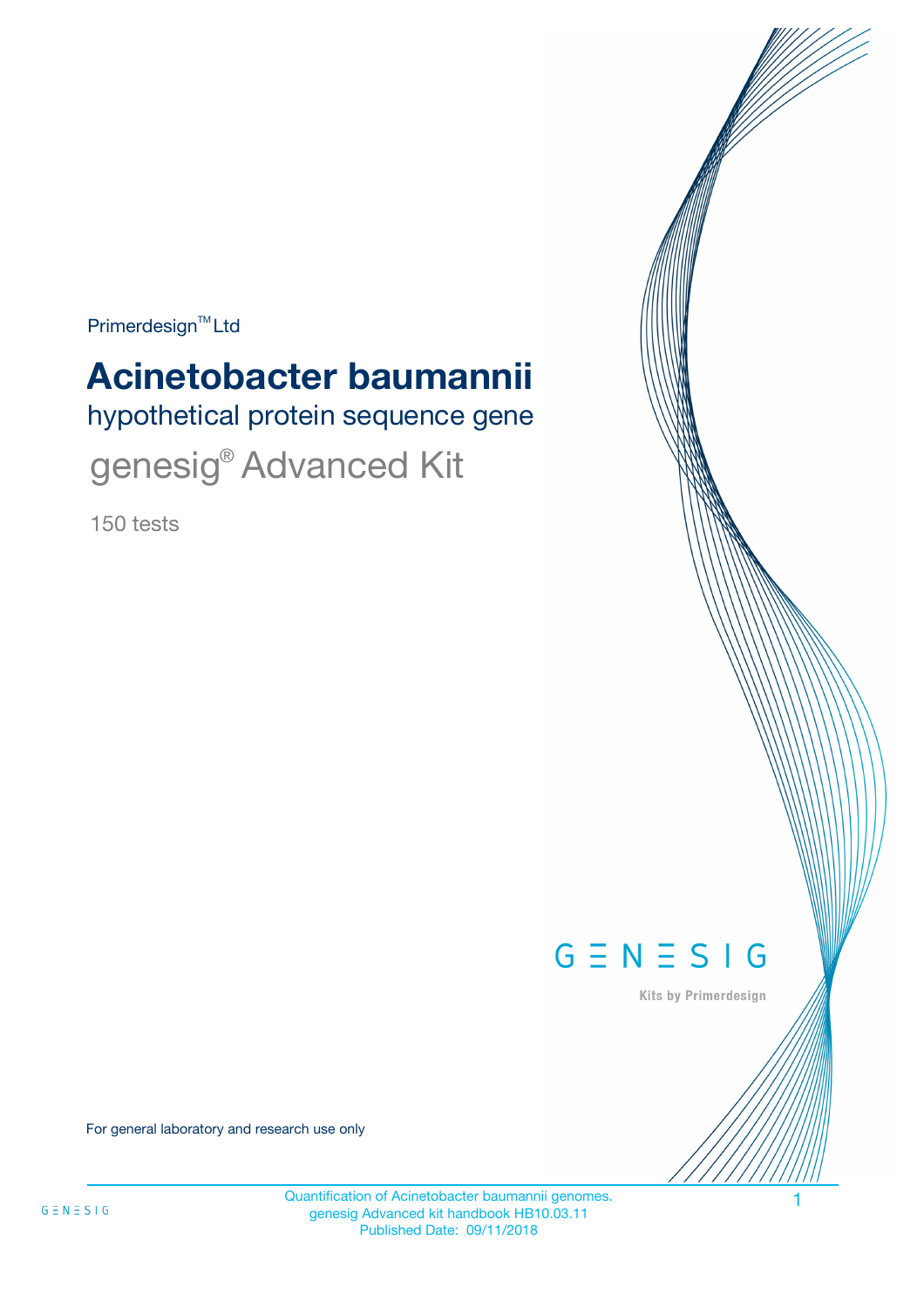### Introduction to Acinetobacter baumannii

Acinetobacter baumannii is a Gram-negative bacterium of the Moraxellaceae family. The genome of this bacterium is around 4Mbp in length, arranged in a single, circular chromosome. The bacterium usually resides in soil or water but increasingly is found in nosocomial infections where antibiotic resistance is increasing. Porins in the outer cell membrane of the bacterium are greatly reduced in size compared to other Gram-negative species and contribute to increased antibiotic resistance.

A. baumannii has been found to be the cause of up to 10% of Gram-negative bacterial infections in Europe and the US. Individuals with weakened immune systems are particularly susceptible to infection by this species. Due to the ability of the bacterium to proliferate on many surfaces and environments including dry and static surfaces, nosocomial infections may occur by patient contact with hospital equipment, especially invasive apparatus where the bacterium can easily be introduced into the blood stream.

A. baumanni infections are known to be involved in respiratory and urinary tract infections as well as causing pneumonia, septicaemia and meningitis.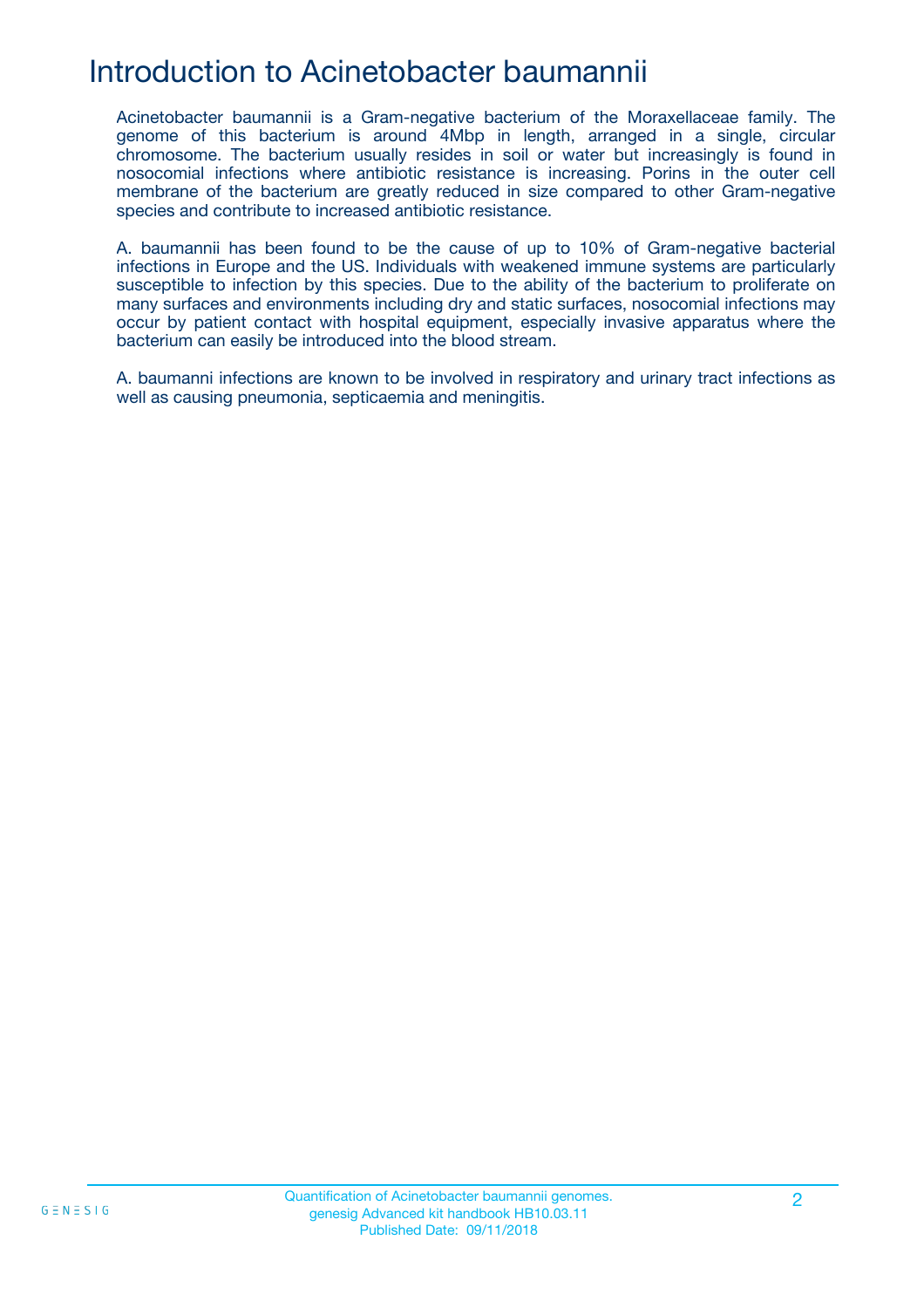# **Specificity**

The Primerdesign genesig Kit for Acinetobacter baumannii (A.baumannii) genomes is designed for the in vitro quantification of A.baumannii genomes. The kit is designed to have a broad detection profile. Specifically, the primers represent 100% homology with over 95% of the NCBI database reference sequences available at the time of design.

The dynamics of genetic variation means that new sequence information may become available after the initial design. Primerdesign periodically reviews the detection profiles of our kits and when required releases new versions.

The primers and probe sequences in this kit have 100% homology with over 95% of NCBI database sequences.

If you require further information, or have a specific question about the detection profile of this kit then please send an e.mail to enquiry@primerdesign.co.uk and our bioinformatics team will answer your question.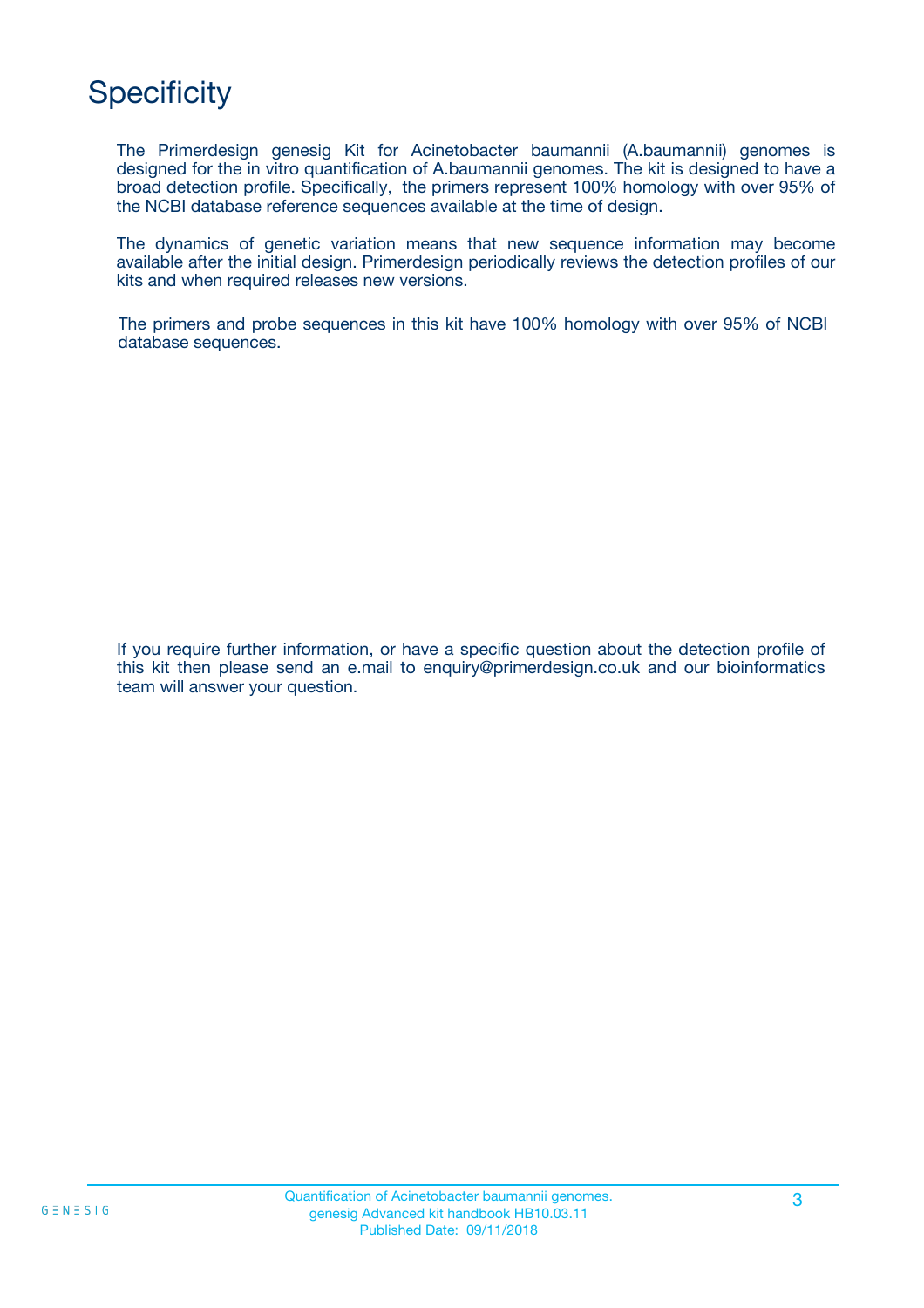### Kit contents

- **A.baumannii specific primer/probe mix (150 reactions BROWN)** FAM labelled
- **A.baumannii positive control template (for Standard curve RED)**
- **Internal extraction control primer/probe mix (150 reactions BROWN)** VIC labelled as standard
- **Internal extraction control DNA (150 reactions BLUE)**
- **Endogenous control primer/probe mix (150 reactions BROWN)** FAM labelled
- **RNase/DNase free water (WHITE)** for resuspension of primer/probe mixes
- **Template preparation buffer (YELLOW)** for resuspension of internal control template, positive control template and standard curve preparation

### Reagents and equipment to be supplied by the user

#### **Real-time PCR Instrument**

#### **Extraction kit**

This kit is recommended for use with genesig Easy DNA/RNA extraction kit. However, it is designed to work well with all processes that yield high quality RNA and DNA with minimal PCR inhibitors.

#### **oasig**TM **lyophilised or Precision**®**PLUS 2X qPCR Master Mix**

This kit is intended for use with oasig or PrecisionPLUS2X qPCR Master Mix.

**Pipettors and Tips**

**Vortex and centrifuge**

#### **Thin walled 1.5 ml PCR reaction tubes**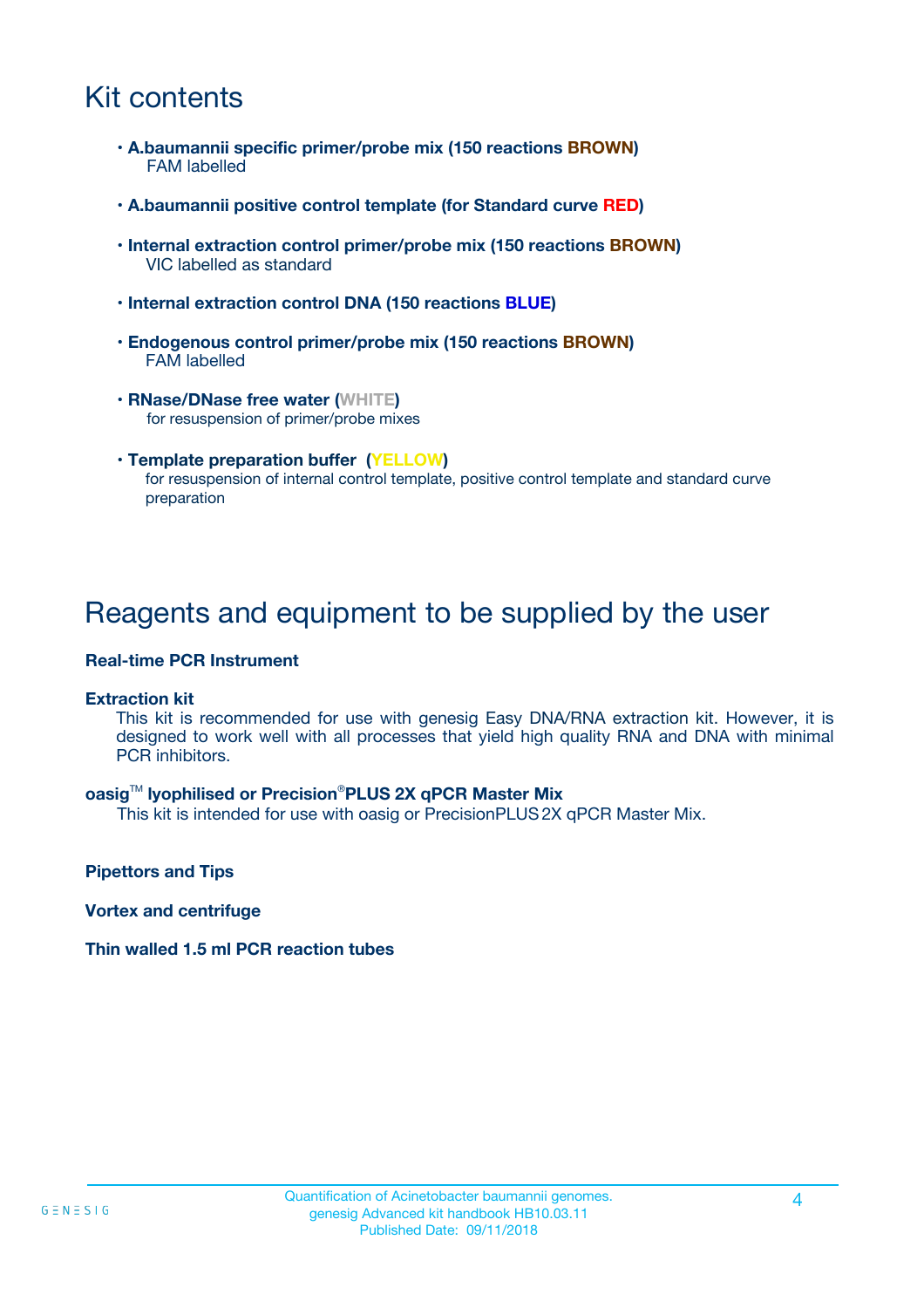### Kit storage and stability

This kit is stable at room temperature but should be stored at -20ºC on arrival. Once the lyophilised components have been resuspended they should not be exposed to temperatures above -20°C for longer than 30 minutes at a time and unnecessary repeated freeze/thawing should be avoided. The kit is stable for six months from the date of resuspension under these circumstances.

If a standard curve dilution series is prepared this can be stored frozen for an extended period. If you see any degradation in this serial dilution a fresh standard curve can be prepared from the positive control.

Primerdesign does not recommend using the kit after the expiry date stated on the pack.

### Suitable sample material

All kinds of sample material suited for PCR amplification can be used. Please ensure the samples are suitable in terms of purity, concentration, and DNA integrity (An internal PCR control is supplied to test for non specific PCR inhibitors). Always run at least one negative control with the samples. To prepare a negative-control, replace the template DNA sample with RNase/DNase free water.

### Dynamic range of test

Under optimal PCR conditions genesig A.baumannii detection kits have very high priming efficiencies of >95% and can detect less than 100 copies of target template.

### Notices and disclaimers

This product is developed, designed and sold for research purposes only. It is not intended for human diagnostic or drug purposes or to be administered to humans unless clearly expressed for that purpose by the Food and Drug Administration in the USA or the appropriate regulatory authorities in the country of use. During the warranty period Primerdesign genesig detection kits allow precise and reproducible data recovery combined with excellent sensitivity. For data obtained by violation to the general GLP guidelines and the manufacturer's recommendations the right to claim under guarantee is expired. PCR is a proprietary technology covered by several US and foreign patents. These patents are owned by Roche Molecular Systems Inc. and have been sub-licensed by PE Corporation in certain fields. Depending on your specific application you may need a license from Roche or PE to practice PCR. Additional information on purchasing licenses to practice the PCR process may be obtained by contacting the Director of Licensing at Roche Molecular Systems, 1145 Atlantic Avenue, Alameda, CA 94501 or Applied Biosystems business group of the Applera Corporation, 850 Lincoln Centre Drive, Foster City, CA 94404. In addition, the 5' nuclease assay and other homogeneous amplification methods used in connection with the PCR process may be covered by U.S. Patents 5,210,015 and 5,487,972, owned by Roche Molecular Systems, Inc, and by U.S. Patent 5,538,848, owned by The Perkin-Elmer Corporation.

# Trademarks

Primerdesign™ is a trademark of Primerdesign Ltd.

genesig $^\circledR$  is a registered trademark of Primerdesign Ltd.

The PCR process is covered by US Patents 4,683,195, and 4,683,202 and foreign equivalents owned by Hoffmann-La Roche AG. BI, ABI PRISM® GeneAmp® and MicroAmp® are registered trademarks of the Applera Genomics (Applied Biosystems Corporation). BIOMEK® is a registered trademark of Beckman Instruments, Inc.; iCycler™ is a registered trademark of Bio-Rad Laboratories, Rotor-Gene is a trademark of Corbett Research. LightCycler™ is a registered trademark of the Idaho Technology Inc. GeneAmp®, TaqMan® and AmpliTaqGold® are registered trademarks of Roche Molecular Systems, Inc., The purchase of the Primerdesign™ reagents cannot be construed as an authorization or implicit license to practice PCR under any patents held by Hoffmann-LaRoche Inc.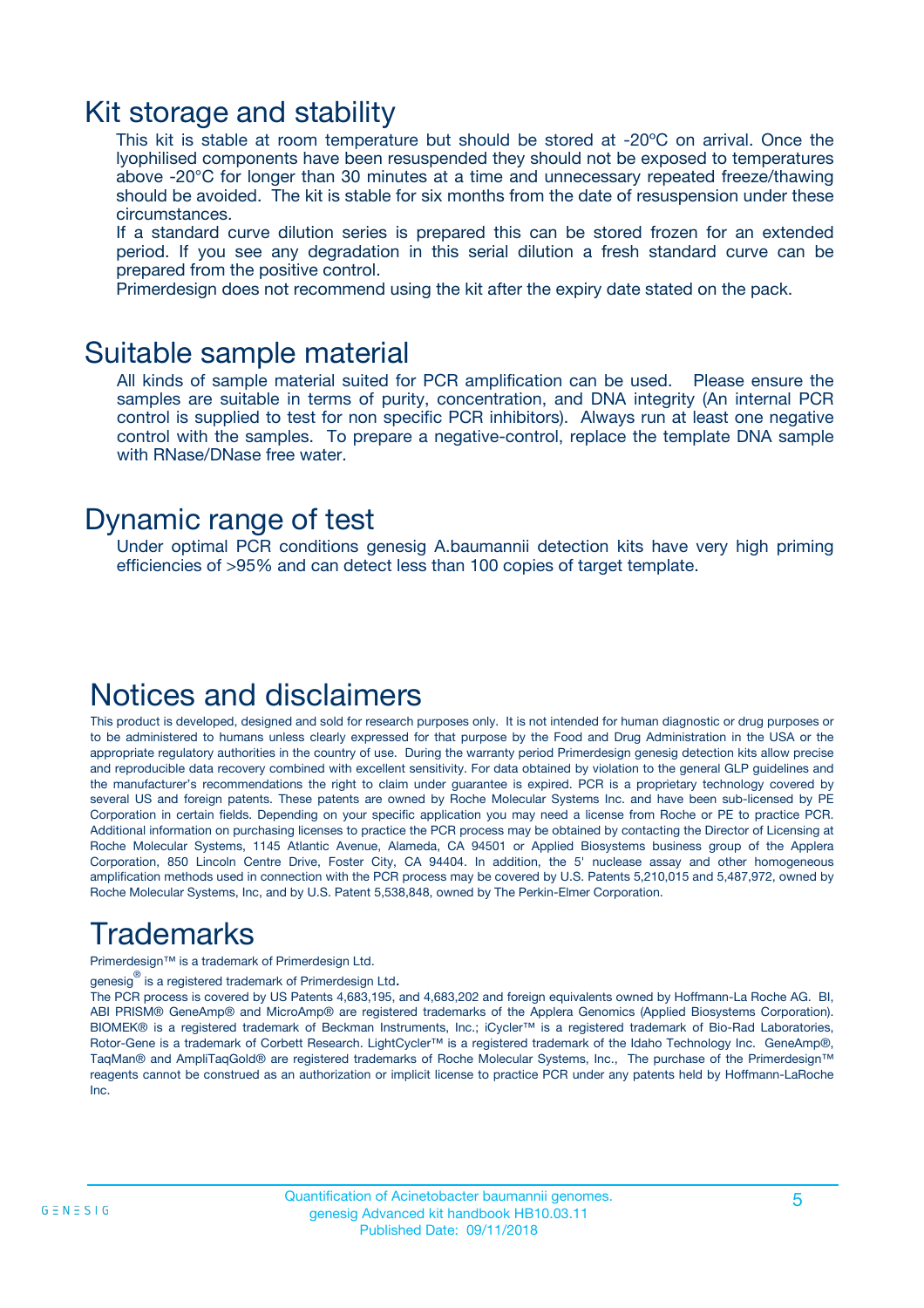### Principles of the test

#### **Real-time PCR**

A A.baumannii specific primer and probe mix is provided and this can be detected through the FAM channel.

The primer and probe mix provided exploits the so-called TaqMan® principle. During PCR amplification, forward and reverse primers hybridize to the A.baumannii DNA. A fluorogenic probe is included in the same reaction mixture which consists of a DNA probe labeled with a 5`-dye and a 3`-quencher. During PCR amplification, the probe is cleaved and the reporter dye and quencher are separated. The resulting increase in fluorescence can be detected on a range of qPCR platforms.

#### **Positive control**

For copy number determination and as a positive control for the PCR set up, the kit contains a positive control template. This can be used to generate a standard curve of A.baumannii copy number / Cq value. Alternatively the positive control can be used at a single dilution where full quantitative analysis of the samples is not required. Each time the kit is used, at least one positive control reaction must be included in the run. A positive result indicates that the primers and probes for detecting the target A.baumannii gene worked properly in that particular experimental scenario. If a negative result is obtained the test results are invalid and must be repeated. Care should be taken to ensure that the positive control does not contaminate any other kit component which would lead to false-positive results. This can be achieved by handling this component in a Post PCR environment. Care should also be taken to avoid cross-contamination of other samples when adding the positive control to the run. This can be avoided by sealing all other samples and negative controls before pipetting the positive control into the positive control well.

#### **Negative control**

To validate any positive findings a negative control reaction should be included every time the kit is used. For this reaction the RNase/DNase free water should be used instead of template. A negative result indicates that the reagents have not become contaminated while setting up the run.

A.baumannii DNA is known to be highly prevalent within the air and environment generally and the negative control may therefore give a late positive signal due to environmental contamination. The interpretation of results section of this handbook gives guidance on how to interpret results where environmental contamination is evident.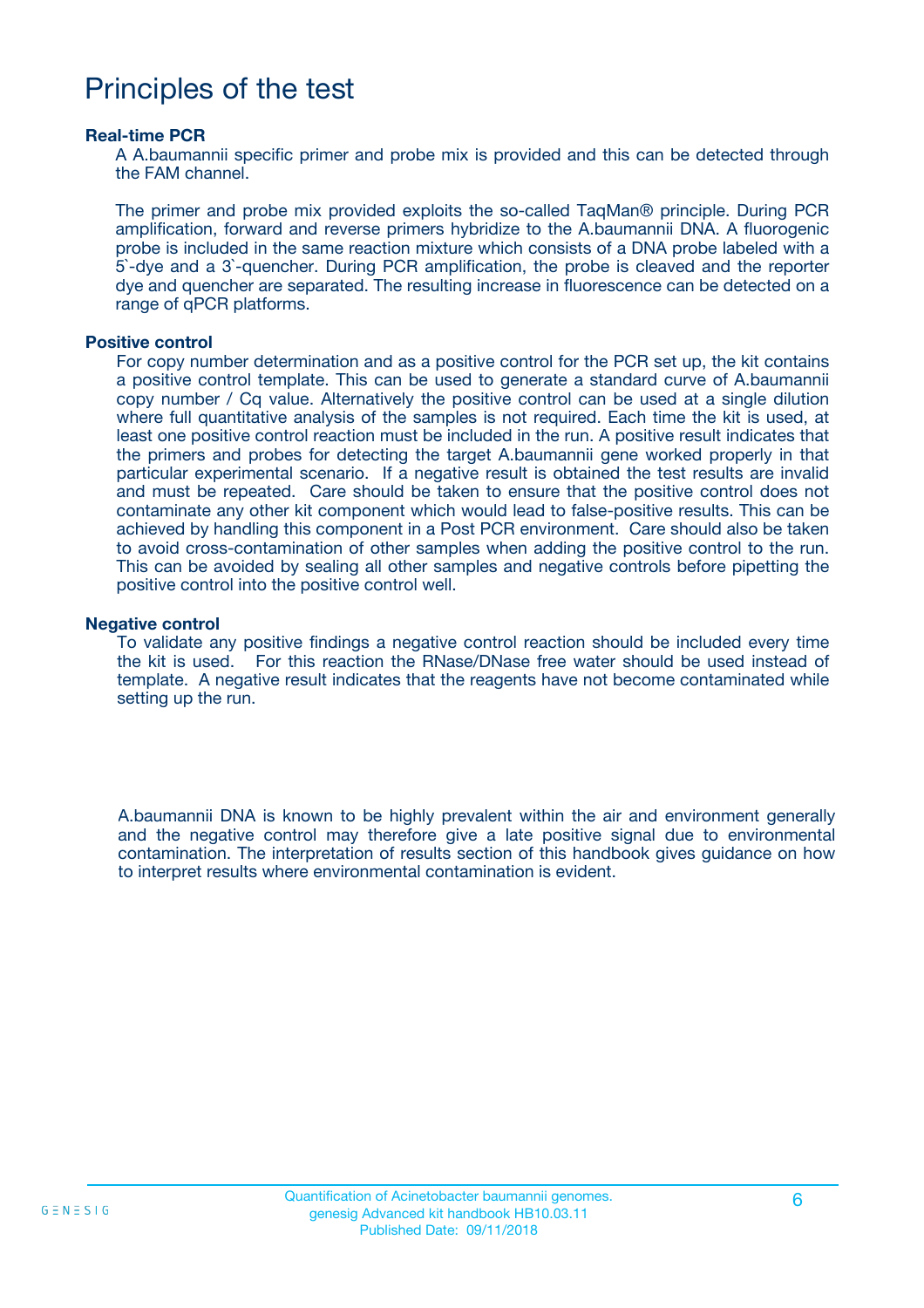#### **Internal DNA extraction control**

When performing DNA extraction, it is often advantageous to have an exogenous source of DNA template that is spiked into the lysis buffer. This control DNA is then co-purified with the sample DNA and can be detected as a positive control for the extraction process. Successful co-purification and qPCR for the control DNA also indicates that PCR inhibitors are not present at a high concentration.

A separate primer and probe mix are supplied with this kit to detect the exogenous DNA using qPCR. The primers are present at PCR limiting concentrations which allows multiplexing with the target sequence primers. Amplification of the control DNA does not interfere with detection of the A.baumannii target DNA even when present at low copy number. The Internal control is detected through the VIC channel and gives a Cq value of 28+/-3.

#### **Endogenous control**

To confirm extraction of a valid biological template, a primer and probe mix is included to detect an endogenous gene. Detection of the endogenous control is through the FAM channel and it is NOT therefore possible to perform a multiplex with the A.baumannii primers. A poor endogenous control signal may indicate that the sample did not contain sufficient biological material.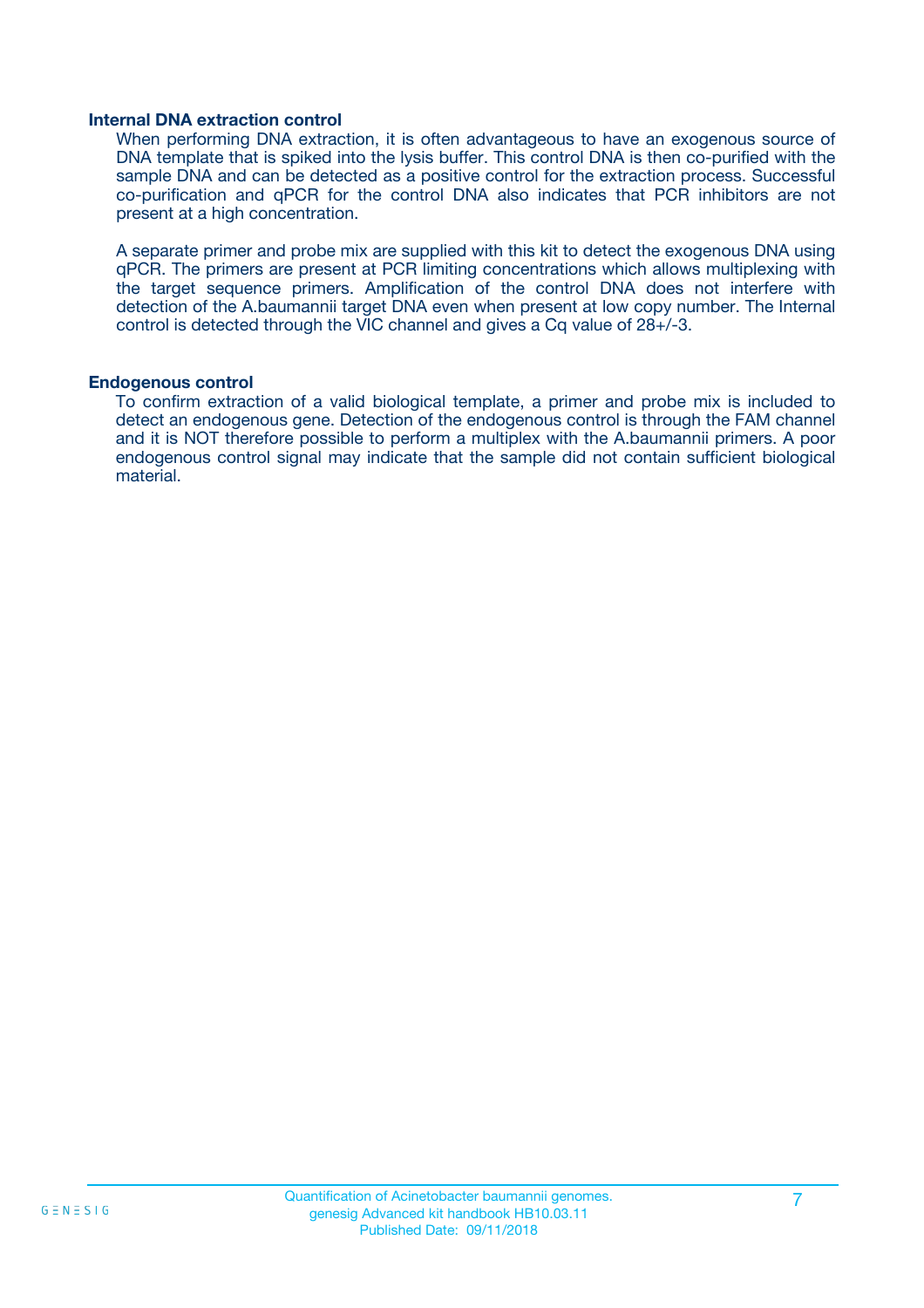### Resuspension protocol

To minimize the risk of contamination with foreign DNA, we recommend that all pipetting be performed in a PCR clean environment. Ideally this would be a designated PCR lab or PCR cabinet. Filter tips are recommended for all pipetting steps.

- **1. Pulse-spin each tube in a centrifuge before opening.** This will ensure lyophilised primer and probe mix is in the base of the tube and is not spilt upon opening the tube.
- **2. Resuspend the primer/probe mixes in the RNase/DNase free water supplied, according to the table below:**

To ensure complete resuspension, vortex each tube thoroughly.

| Component - resuspend in water                       |          |  |  |
|------------------------------------------------------|----------|--|--|
| <b>Pre-PCR pack</b>                                  |          |  |  |
| A.baumannii primer/probe mix (BROWN)                 |          |  |  |
| Internal extraction control primer/probe mix (BROWN) | $165$ µl |  |  |
| Endogenous control primer/probe mix (BROWN)          | $165$ µl |  |  |

**3. Resuspend the internal control template and positive control template in the template preparation buffer supplied, according to the table below:** To ensure complete resuspension, vortex each tube thoroughly.

| Component - resuspend in template preparation buffer |  |  |  |
|------------------------------------------------------|--|--|--|
| <b>Pre-PCR heat-sealed foil</b>                      |  |  |  |
| Internal extraction control DNA (BLUE)               |  |  |  |
| <b>Post-PCR heat-sealed foil</b>                     |  |  |  |
| A.baumannii Positive Control Template (RED) *        |  |  |  |

\* This component contains high copy number template and is a VERY significant contamination risk. It must be opened and handled in a separate laboratory environment, away from the other components.

### DNA extraction

The internal extraction control DNA can be added either to the DNA lysis/extraction buffer or to the DNA sample once it has been resuspended in lysis buffer.

**DO NOT add the internal extraction control DNA directly to the unprocessed biological sample as this will lead to degradation and a loss in signal.**

- **1. Add 4µl of the Internal extraction control DNA (BLUE) to each sample in DNA lysis/extraction buffer per sample.**
- **2. Complete DNA extraction according to the manufacturers protocols.**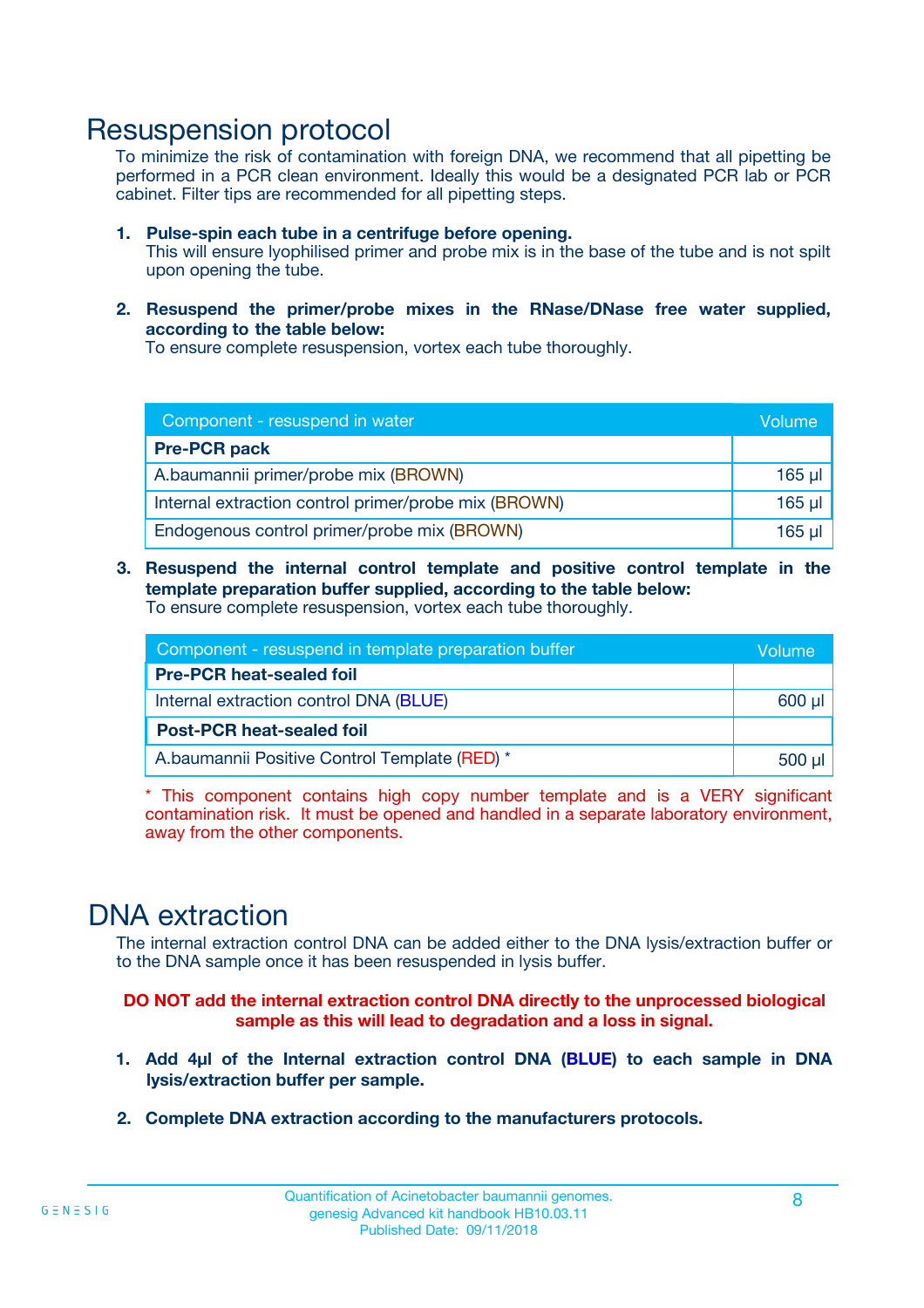# qPCR detection protocol

**1. For each DNA sample prepare a reaction mix according to the table below:** Include sufficient reactions for positive and negative controls.

| Component                                            | Volume   |
|------------------------------------------------------|----------|
| oasig or PrecisionPLUS 2X qPCR Master Mix            | $10 \mu$ |
| A.baumannii primer/probe mix (BROWN)                 | 1 µI l   |
| Internal extraction control primer/probe mix (BROWN) | 1 µl     |
| <b>RNase/DNase free water (WHITE)</b>                | $3 \mu$  |
| <b>Final Volume</b>                                  | 15 µl    |

**2. For each DNA sample prepare an endogenous control reaction according to the table below (Optional):**

**This control reaction will provide useful information regarding the quality of the biological sample.**

| Component                                   | Volume   |  |
|---------------------------------------------|----------|--|
| oasig or PrecisionPLUS 2X qPCR Master Mix   | $10 \mu$ |  |
| Endogenous control primer/probe mix (BROWN) |          |  |
| <b>RNase/DNase free water (WHITE)</b>       | $4 \mu$  |  |
| <b>Final Volume</b>                         | 15 µl    |  |

- **3. Pipette 15µl of each mix into individual wells according to your qPCR experimental plate set up.**
- **4. Prepare sample DNA templates for each of your samples.**
- **5. Pipette 5µl of DNA template into each well, according to your experimental plate set up.**

For negative control wells use 5µl of RNase/DNase free water. The final volume in each well is 20ul.

**6. If a standard curve is included for quantitative analysis, prepare a reaction mix according to the table below:**

| Component                                 | Volume          |
|-------------------------------------------|-----------------|
| oasig or PrecisionPLUS 2X qPCR Master Mix | $10 \mu$        |
| A.baumannii primer/probe mix (BROWN)      |                 |
| <b>RNase/DNase free water (WHITE)</b>     | 4 µl            |
| <b>Final Volume</b>                       | 15 <sub>µ</sub> |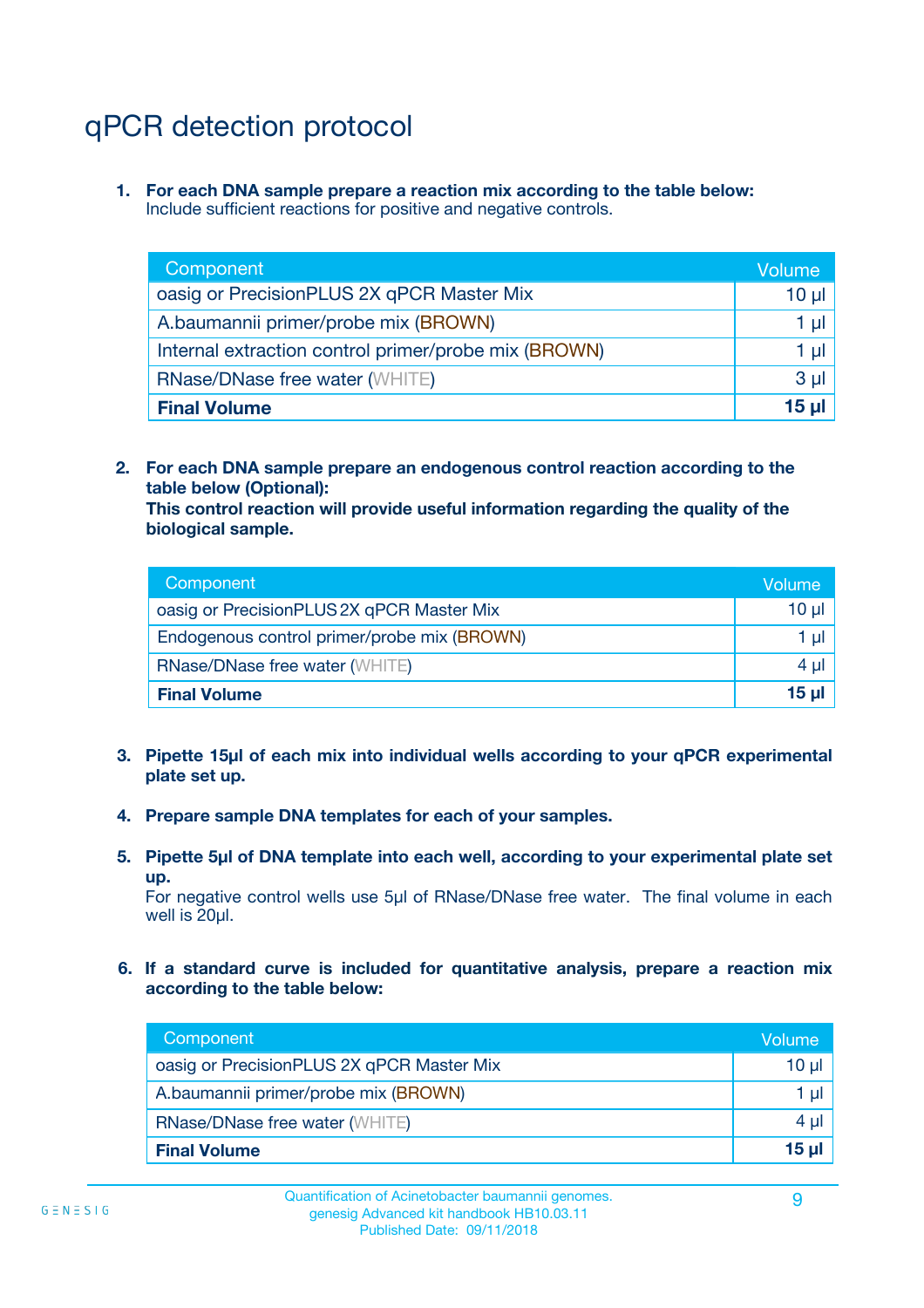#### **7. Preparation of standard curve dilution series.**

- 1) Pipette 90µl of template preparation buffer into 5 tubes and label 2-6
- 2) Pipette 10µl of Positive Control Template (RED) into tube 2
- 3) Vortex thoroughly
- 4) Change pipette tip and pipette 10µl from tube 2 into tube 3
- 5) Vortex thoroughly

Repeat steps 4 and 5 to complete the dilution series

| <b>Standard Curve</b>         | <b>Copy Number</b>     |
|-------------------------------|------------------------|
| Tube 1 Positive control (RED) | $2 \times 10^5$ per µl |
| Tube 2                        | $2 \times 10^4$ per µl |
| Tube 3                        | $2 \times 10^3$ per µl |
| Tube 4                        | $2 \times 10^2$ per µl |
| Tube 5                        | 20 per µl              |
| Tube 6                        | 2 per µl               |

**8. Pipette 5µl of standard template into each well for the standard curve according to your experimental plate set up.**

#### The final volume in each well is 20µl.

# qPCR amplification protocol

Amplification conditions using oasig or PrecisionPLUS 2X qPCR Master Mix.

|             | <b>Step</b>       | <b>Time</b>     | Temp    |
|-------------|-------------------|-----------------|---------|
|             | Enzyme activation | 2 min           | 95 °C   |
| Cycling x50 | Denaturation      | 10 <sub>s</sub> | 95 $°C$ |
|             | DATA COLLECTION * | 60 s            | 60 °C   |

\* Fluorogenic data should be collected during this step through the FAM and VIC channels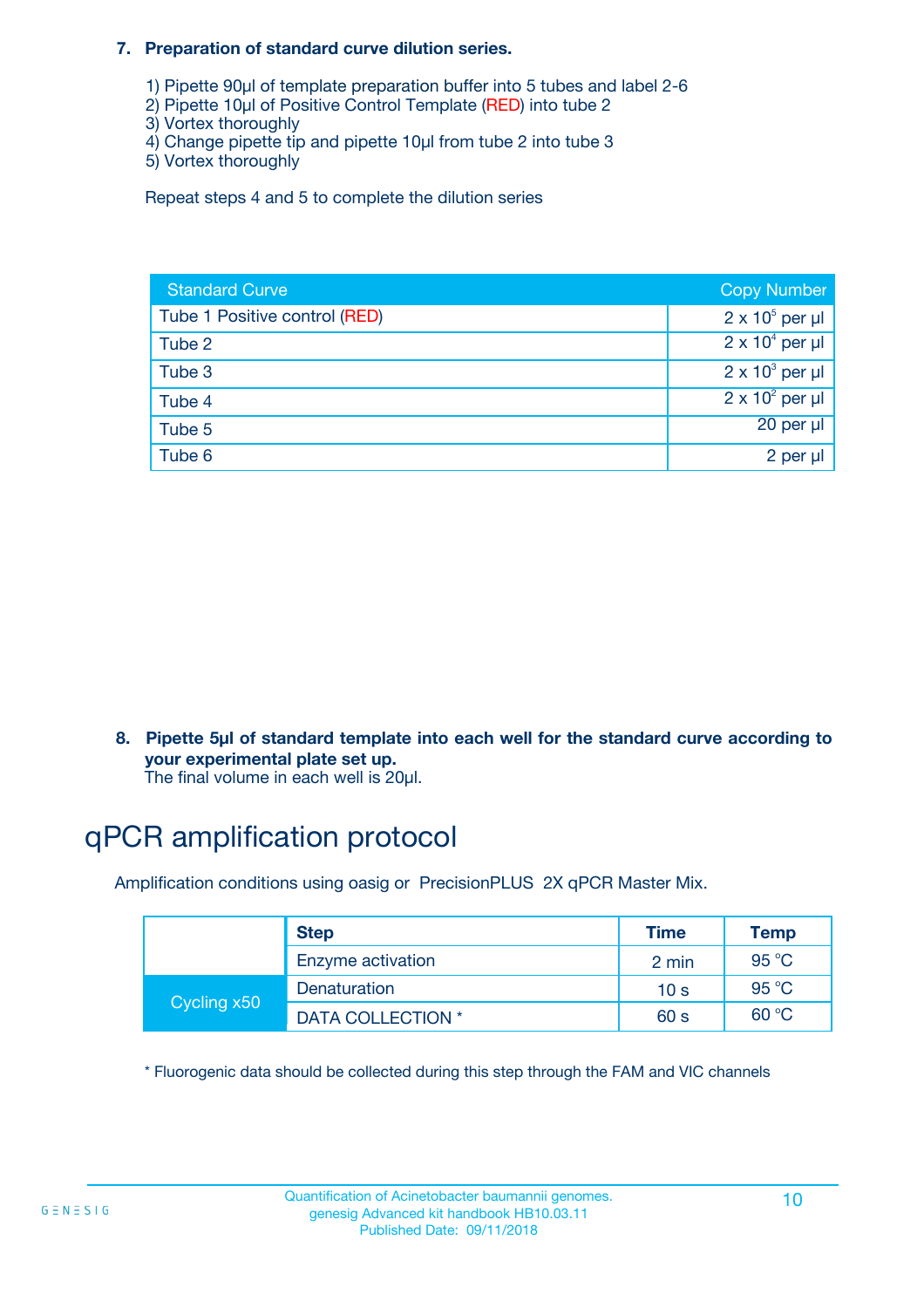# Interpretation of results

| <b>Target</b><br>(FAM) | Internal<br>control<br>(NIC) | <b>Positive</b><br>control | <b>Negative</b><br>control | Interpretation                                                                                                  |
|------------------------|------------------------------|----------------------------|----------------------------|-----------------------------------------------------------------------------------------------------------------|
| $\leq 30$              | $+ 1 -$                      | ÷                          |                            | <b>POSITIVE QUANTITATIVE RESULT</b><br>calculate copy number                                                    |
| > 30                   | ÷                            | ÷                          |                            | <b>POSITIVE QUANTITATIVE RESULT</b><br>calculate copy number                                                    |
| > 30                   |                              | ÷                          |                            | <b>POSITIVE QUALITATIVE RESULT</b><br>do not report copy number as this<br>may be due to poor sample extraction |
|                        | ÷                            | ÷                          |                            | <b>NEGATIVE RESULT</b>                                                                                          |
| $+ 1 -$                | $+ 1 -$                      | ÷                          | $\leq 35$                  | <b>EXPERIMENT FAILED</b><br>due to test contamination                                                           |
|                        | $+ 1 -$                      | ÷                          | > 35                       | $\star$                                                                                                         |
|                        |                              | ÷                          |                            | <b>SAMPLE PREPARATION FAILED</b>                                                                                |
|                        |                              |                            |                            | <b>EXPERIMENT FAILED</b>                                                                                        |

Positive control template (RED) is expected to amplify between Cq 16 and 23. Failure to satisfy this quality control criterion is a strong indication that the experiment has been compromised

\*Where the test sample is positive and the negative control is positive with a  $Cq > 35$ , the sample must be reinterpreted based on the relative signal strength of the two results:



If the sample amplifies  $> 3$  Cq earlier than the negative control then the sample should be reinterpreted (via the table above) with the negative control verified as negative.



If the sample amplifies  $<$  3 Cq earlier than the negative control then the positive sample result is invalidated and a negative call is the correct result.